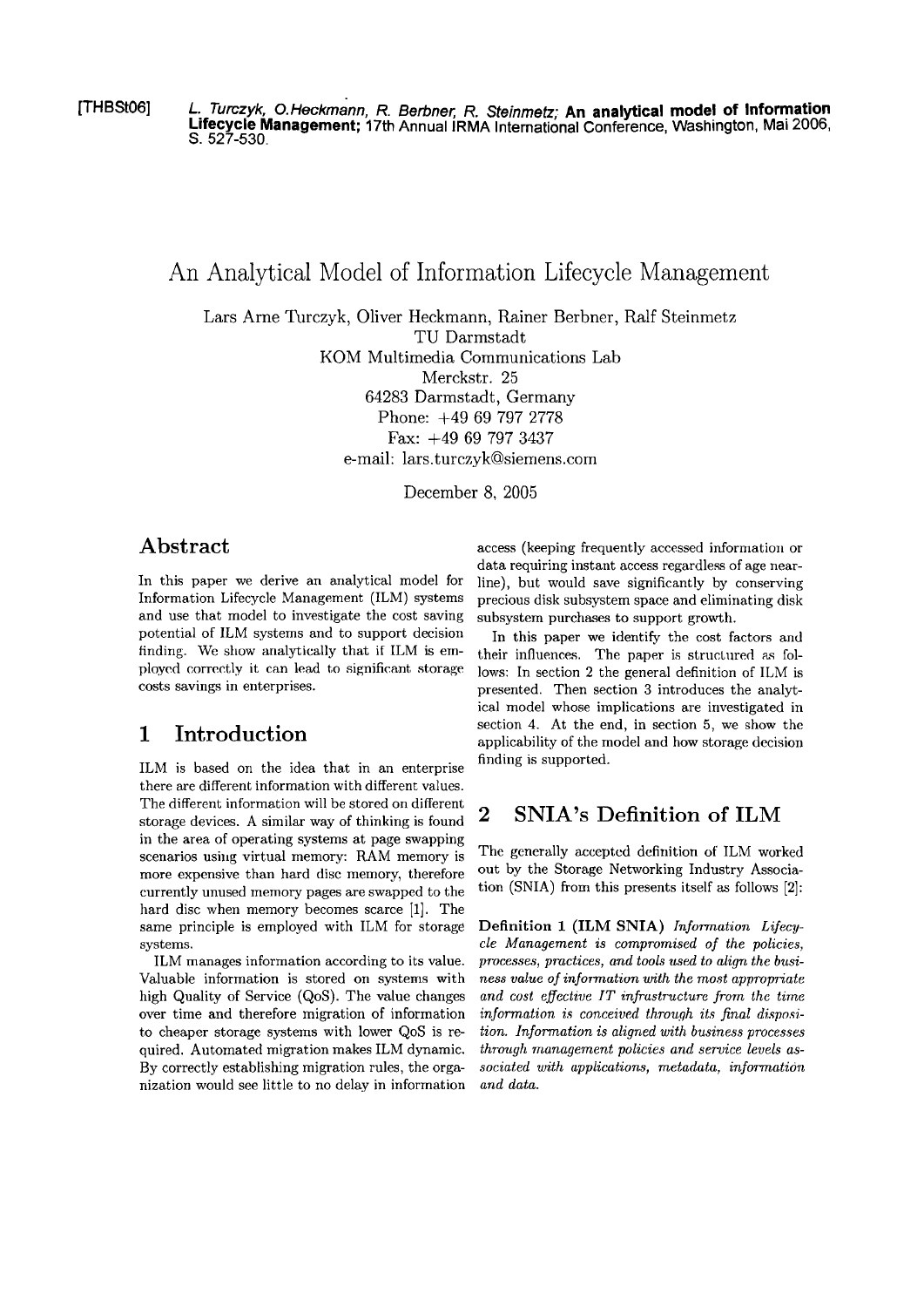### *3 ANALYTICAL MODEL FOR ILM* 2

This definition forms the basis for an accurate occupation with ILM. Nevertheless this definition is too general to derive a mathematical model for ILM. Therefore we will generate a model to get results for ILM solutions. The model is derived canonically starting with 1-dimensional considerations which will be generalized by multidimensional considerations.

## **3 Analytical Model for ILM**

In this chapter an analytical model based on analyst studies is derived. First we check if the effects of data growth are neutraliaed by price declining (or performance improvement) of storage components. Of course the well-known Moore's law [3] and similar predictions can be applied for deriving the model. Here analysts' statements are used to take the current market into account to provide more specific predictions.

The following table sumrnarizes all used abbreviations in order to Support the reading of the paper.

| g,g(t)                                 | growth rate of capacity demand            |
|----------------------------------------|-------------------------------------------|
| $g_i(t)$                               | growth rate of capacity demand            |
|                                        | in hierarchy i                            |
| d, d(t)                                | price decline per GB                      |
| $d_i(t)$                               | price decline per GB in hierarchy i       |
| c(t)                                   | cost                                      |
| ${}^{n}c(t)$                           | n-dimensional cost                        |
| a(t)                                   | total amount of needed capacity           |
| $a_i(t)$                               | amount of needed capacity                 |
|                                        | in hierarchy i                            |
|                                        | price of needed capacity                  |
| $p_i(t)$                               | price of needed capacity                  |
|                                        | in hierarchy i                            |
| ManC                                   | managing cost                             |
| $\alpha_i$                             | hierarchy i's fraction of the total       |
|                                        | amount of needed capacity                 |
| $\beta_i$                              | price factor between hierarchy i          |
|                                        | and hierarchy 1 with $\beta_1 = 1$ always |
| $\binom{n}{t} = \frac{n_c(t)}{1_c(t)}$ | ratio between                             |
|                                        | n-dim.cost and 1-dim. cost                |

Table 1: Abbreviations

## **3.1 Data Growth**

The University of California in Berkeley concluded that in 2002 alone around 5 exabytes  $(10^{18} \text{ Bytes})$ of new "stored information" (paper, film, magnetic, and optical storage media) were produced. This is less than one third of the new information that is communicated through clcctronic information flows (telephone, radio and TV, Internet) which is about 17,7 exabytes [4].

Even more amourits of data will be produced over the next few years, several analysts report. They all speak of steadily growing capacity demand. The compound annual growth rate (CAGR) varies between 60% and 100%. Metagroup identified a growth rate of 60% [5]. In 2001 IDC estimated a CAGR of 76% over the years 2000-2004 [6]. A report created in 2003 by Horison speaks of a CAGR for data demands over the next few years of 60%- 70% [7]. Although the exact value is not known the tendency is obvious. Effects of the increasing demand are seen in the business reports of storage supplier companies. In 2005 IDC detected a continued acceleration of the annual growth rate leading also to revenue growth at EMC, Dell and Network Appliances [8].

To conclude we assume the capacity demand grows by a factor  $g \in [0.6; 1.0]$  per year.

This factor represents the overall demand and includes any demand reducing effects like deleting.

## **3.2 Price Decline of Hardware**

As the tendency for demand is growing the tendency for storage prices is declining. Again analysts give a range of prognoses. Between 1998 and 2001 McKinsey determined for the price pergigabyte (GB) a CAGR of -36% [6]. IDC took a look at the prices per GB between 2001 and 2003. In 2003 per-gigabyte external storage prices fell - 33%, while in 2002 and 2001, they fell down -40% and -43% respectively. So the CAGR between 2001 and 2003 is -36% [8].

To conclude we assume the prices per GB decline realistically by a factor  $d \in [-0.33; -0.36]$  per year. This factor only influences the hardware cost.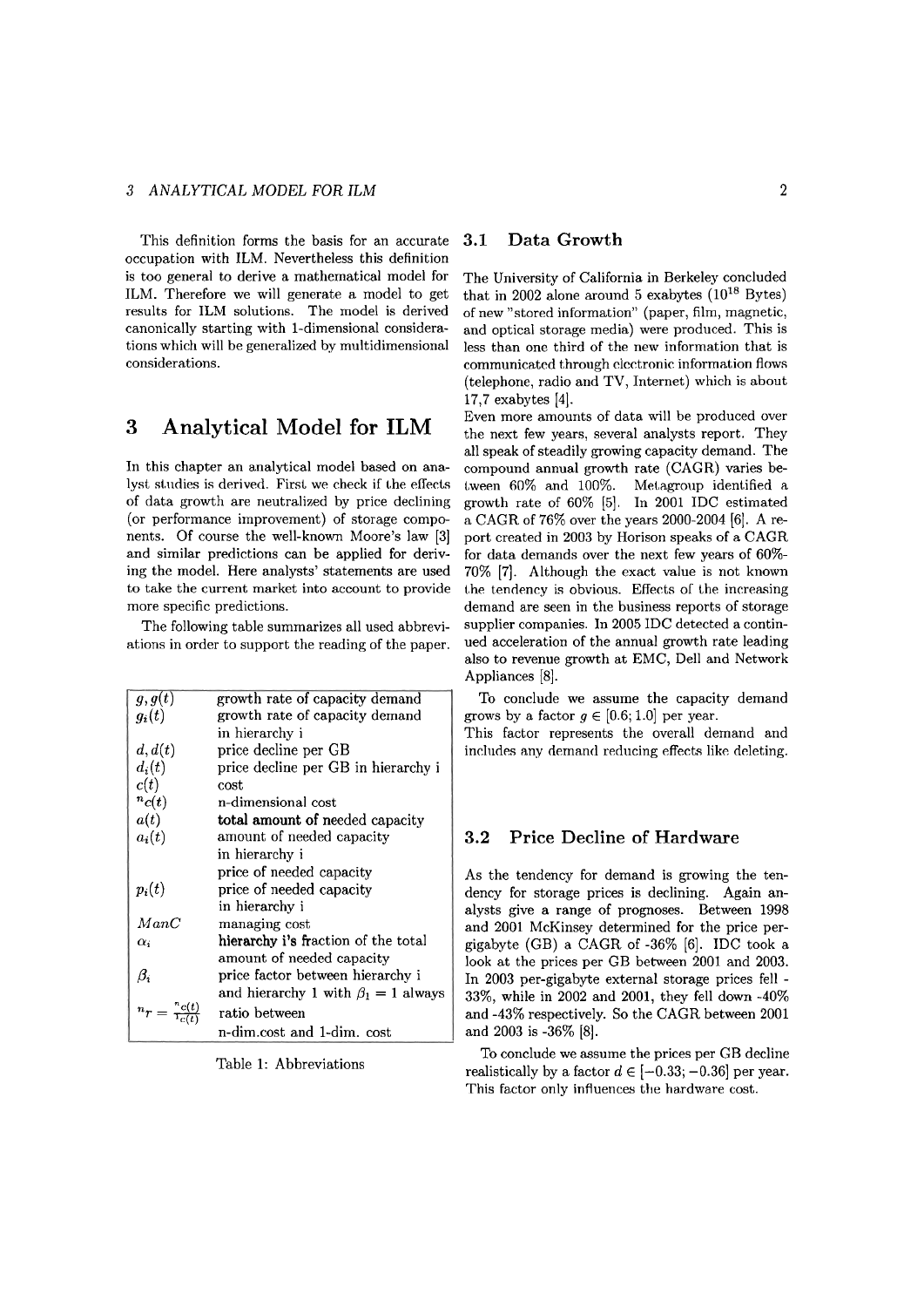### **3** *ANALYTICAL MODEL FOR ILM*

The cost situation changes when considering the total cost of ownership (TCO). Both Gartner and IDC reported that an enterprise sperids an average of **\$3** managing storage for every *\$1* spent on hardware *[5].* Additionally Gartner Group speaks of *\$3,5* being spent for managing each *\$1* spent for storage hardware [9]. It is obvious that the effect of growing demand is not neutralized by the effect of price decline. This relatiori of approximately *3:l*  between managing cost (ManC) and hardware cost has to be considered in the cost model, too. To derive the model step by step we first define hardware cost and then extend the model.

## **3.4 1-dimensional Cost Model 3.5 n-dimensional Cost Model**

Hardware cost is a function of needed capacity and the price per GB. To consider the cost development over a period of time the integral of the function is calculated.

**Definition 2 (Hardware Cost)** *Let a(t) be the amount of needed stomge capacity ut time t, p(t) the price for storage capacity at time t and c(t) the cost of the storage realization at time t.* 

*Then c(t)=a(t) p(t) and the storage cost over a period of time from to to t is:* 

$$
\int_{t}^{t_0} c(t)dt = \int_{t}^{t_0} a(t) \cdot p(t)dt
$$

The following conclusion specifies the composi- the price for storage capacity in hierarchy level i at tion of  $a(t)$  and  $q(t)$ . time t.

**Conclusion 1** *When*  $g(t)$  *is the function of capac*- The SNIA End User Council (EUC) Top Ten *ity growth and*  $d(t)$  *is the function of price decline* Pain Points survey showed that end-users ranked

$$
\int_{t}^{t_{0}} c(t)dt = \int_{t}^{t_{0}} a(t) \cdot p(t)dt
$$
\n
$$
= \int_{t}^{t_{0}} a(t_{0})(1 + g(t))^{t} \cdot p(t_{0})(1 + d(t))^{t}dt
$$
\nwith\n
$$
a(t) = a(t_{0}) \cdot (1 + g(t))^{t} [Bytes] \text{ and}
$$
\n
$$
p(t) = p(t_{0}) \cdot (1 + d(t))^{t} [E(t_{0})^{t}]
$$

*cost needed to be spent when employing purchased* effects when employing ILM.

**3.3 Managing Cast** *hardware. Then the total cost* **of** *ownership is:* 

$$
c(t) = \int_{t}^{t_0} a(t_0)(1+g(t))^t \cdot p(t_0)(1+d(t))^t dt + ManC
$$

ILM categorizes the demand and moves information items from higher hierarchies to lower ones in order to reduce the demand for new hardware in the highest hierarchy. ILM takes into account that in enterprises a lot of unused data is stored on high performance storage devices [10, *11, 121.* ILM **as**sumes that the storage envirorment employs different hierarchies. Hence the cost model for ILM has to be extended to reflect the n-dimensional characteristic of an ILM solution.

When information are migrated between different hierarchies the cost per each hierarchy has to be considered.

**Definition 4 (Multidimensional Cost)** *The TC0 for an n-dimensional ILM solution is:* 

$$
{}^{n}c(t) := \sum_{i=1}^{n} \int_{t_0}^{t} a_i(t) \cdot p_i(t) dt + ManC
$$

*with* 

$$
a_i(t) = (1 + g_i(t))^{t}
$$
  
the amount of needed storage capacity in hierarchy  
level i at time t,

 $p_i(t) = (1 + d_i(t))^t$ 

Pain Points survey showed that end-users ranked *the cost is:* **their pain points in the following order:** Costs (price and TCO) have the highest priority before <sup>"</sup> the challenge of managing growth and meeting ca*with* pacity needs" *[13].* 

> This shows that cost is the driving factor for deci- $\theta(t)$ <sup>t</sup> $\left(\frac{EUR}{Byte}\right)$  sions concerning storage. Therefore the cost effects of ILM have to be investigated.

Now we add the administration cost mentioned In chapters 3.1, 3.2 and 3.3 we have shown that already and get the TCO: there are useful ways to attach value to each single cost factor. In thc next chapter we focus on **Definition 3 (TCO)** *Let ManC be the managing* the hardware cost and show that there are positive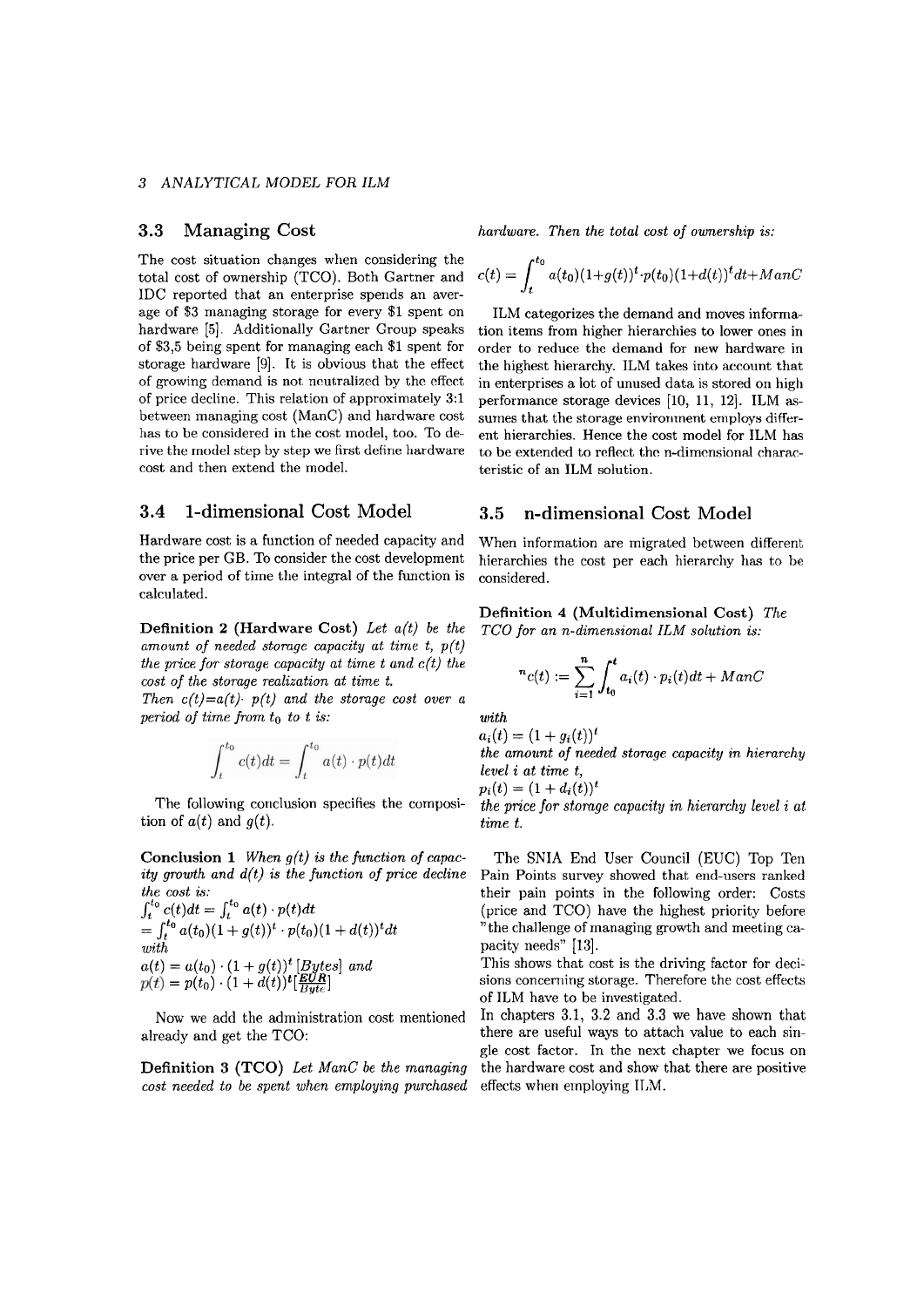## **4 Analysis of ILM** systems

In ILM the storage hierarchies have different costs. Assuming hierarchy **1** is more expensive than hierarchy 2, etc., then there is a  $\beta_i < 1$  with

 $p_i(t) = \beta_i \cdot p_{i-1}(t)$  for all  $i \leq n$ .

Further the amount of needed storage capacity  $a_i(t)$ for hierarchy i is a fraction of  $a(t)$ :

 $a_i(t) = \alpha_i \cdot a(t)$  with  $\alpha_i < 1$  and

$$
\sum_{i=1}^{n} \alpha_i = 1
$$

 $\beta_i$  defines the price relation to the highest and most expensive hierarchy.  $\alpha_i$  defines the portion of the overall volume stored on hierarchy i.

We will show that  $\alpha_i$  and  $\beta_i$  are effective parameters for deciding on an ILM solution. Of course  $a(t)$ and  $p(t)$  also have effects. But  $a(t)$  is determined by the starting situation of the relevant enterprise and develops according to the day after day business. Neither the starting value is changeable nor is it the intention of ILM to influence the business. Furthermore  $p(t)$  is influenced by the global markets and not changeable.

Thus  $\alpha_i$  and  $\beta_i$  are the controllable parameters.  $\beta_i$ is determined by the choice of employed technology. Choosing an appropriate technology is one task of ILM concept.  $\alpha_i$  is determined by specific requirements of the related enterprise, ie. after conducting an assessment the different QoS requirements are determined and the related volumes  $\alpha_i$  are assigned.

In the ncxt scction wc dcfine somc assumptions and derive results which are directly connected to the  $\alpha_i$ 's and  $\beta_i$ 's.

## **4.1 Assumptions**

There are three assumptions to be made:

- 1.  $d_i(t)$  are the same for all hierarchies.
- 2.  $q_i(t)$  are the same for all hierarchies.
- 3.  $d(t)$  and  $q(t)$  are constant.

As shown in chapters **3.1** and 3.2 these assumptions are allowed and analysts give advice for their general conditions.

The assumptions simplify the model. With the sirnplificd modcl thc effccts of price pcr capacity and amount of capacity needed are derived. The effects are still there when the assumptions are neglected. Therefore the assumptions are not necessarily needed to apply the results.

Now we look at the multidimensional hard-Ware cost. First we look at the ratio between 1-dimensional cost and 2-dimensional cost and afterwards we increase the dimensions.

## **4.2 2-dimensional Cost**

 $\alpha$ 

In order to get the ratio between 1-dimensional and 2-dimensional cost we divide  $c(t)$  by  $\frac{1}{c}(t)$ :

$$
\frac{f_{c}(t)}{f_{c}(t)} =: {}^{2}r(t)
$$
\n
$$
= \frac{\int_{t_{0}}^{t} a_{1}(t) \cdot p_{1}(t)dt + \int_{t_{0}}^{t} a_{2}(t) \cdot p_{2}(t)dt}{f_{c}(t)}
$$
\n
$$
= \frac{\int_{t_{0}}^{t} \alpha_{1} a_{1}(t) \cdot \beta_{1} p_{1}(t)dt + \int_{t_{0}}^{t} \alpha_{2} a_{1}(t) \cdot \beta_{2} p_{1}(t)dt}{f_{c}(t)}
$$
\n
$$
= \frac{\alpha_{1} \beta_{1} \int_{t_{0}}^{t} a_{1}(t) \cdot p_{1}(t)dt + \alpha_{2} \beta_{2} \int_{t_{0}}^{t} a_{2}(t) \cdot p_{2}(t)dt}{\int_{t_{0}}^{t} a_{1}(t) \cdot p_{1}(t)dt}
$$
\n
$$
\sum \alpha_{i} = 1, \beta_{1} = 1, \beta_{i} \neq 1 < 1 \quad \frac{1}{2} \frac{c(t)}{c(t)} = 1 r
$$

It is shown that ILM influences hardware cost. A cost reduction is achieved by categorizing the storage demand into hierarchies. The main characteristics of different hierarchies are different costs resulting from different QoS. QoS summarizes in particular characteristics like security, backup frequency or access speed [14]. Thus ILM reduces the demand for new hardware in the most expensive information class. This leads to a reduction in the hardware cost.

The effect shown with  $n=2$  can be generalized for  $n > 2$ . Each new hierarchy i,  $i > 2$ , reduces the cost if there is an amount of data  $a_i(t) = \alpha_i \cdot a(t)$ , to be categorized in the hierarchy.

It is obvious that theoretically the number of information classes can be high. In reality the storage environment becomes quite complex with many hierarchies and managing cost increase. Thus the TCO for each new hierarchy in the case  $n > 2$  has to be considered.

## **4.3** Effects of  $\alpha$  and  $\beta$  on  $^2r$

As shown before, ILM has positive effects on cost. To analyze how influential the employment of ILM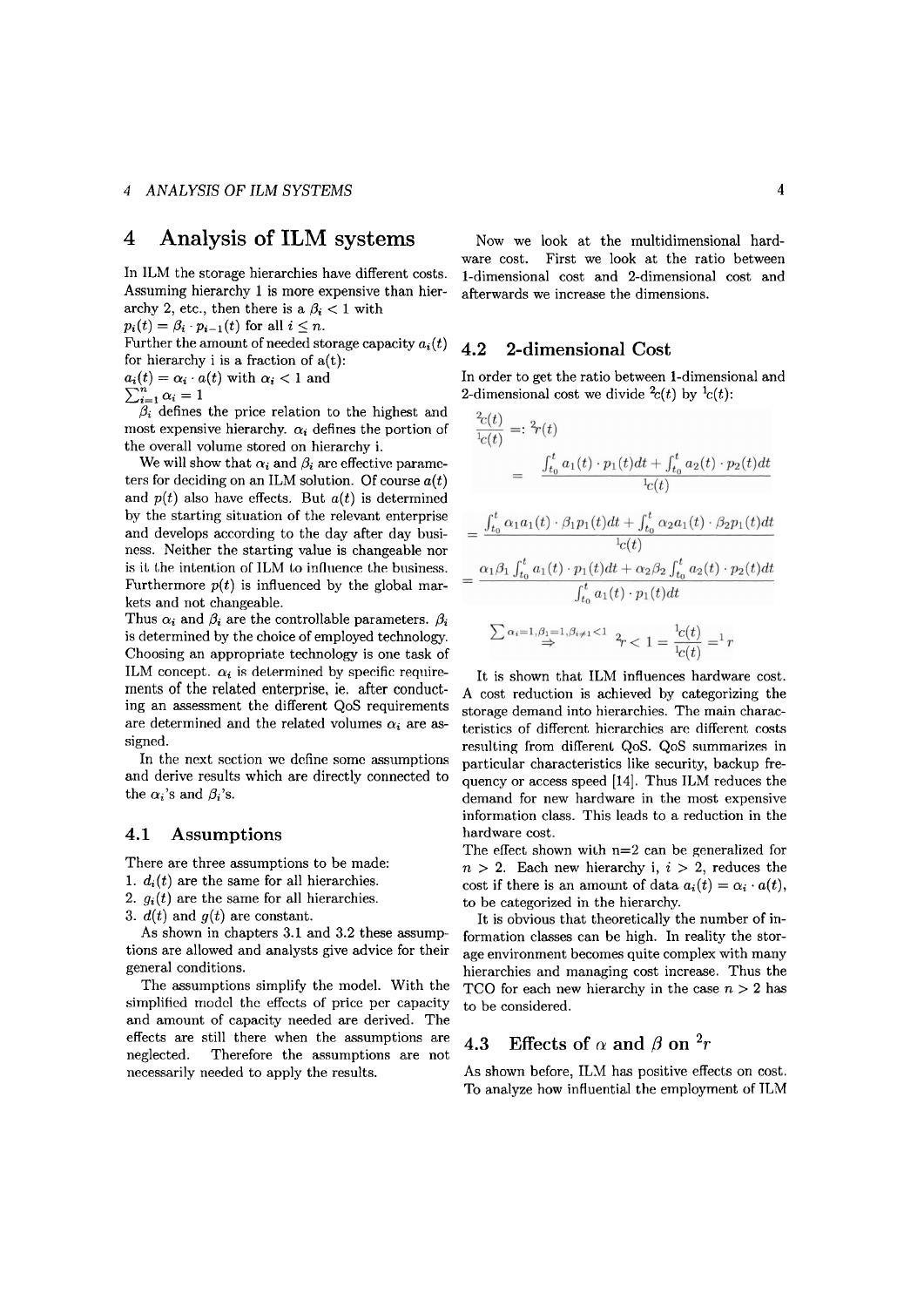is  $\alpha$  and  $\beta$  have to be examined. In case of  $r^2$ ,  $\alpha_2$ and  $\beta_2$  have to be examined<sup>1</sup>.

$$
\eta_r = \sum_{i=1}^n \alpha_i \beta_i \cdot \int_t^{t_0} a_1(t) \cdot p_1(t) dt
$$

To analyse the effects of  $\alpha_i$  and  $\beta_i$  on "r the sum  $\sum_{i=1}^{n} \alpha_i \beta_i$  is investigated.

Apparently there are degenerated values like  $\alpha_2 = 0, \ \alpha_2 = 1, \ \beta_2 = 1 \ \text{or} \ \beta_2 = 0.$  These values do not represent a 2-dimensional ILM solution. Therefore they are excluded.

For non-degenerated  $\alpha_2$  and  $\beta_2$  the following graphic shows the effects on  $2r$ :



Figure 1: Effects of  $\alpha_2$  and  $\beta_2$  on  $\alpha_1$ 

<sup>2</sup>r. If  $\beta_2$  is close to 1 (= $\beta_1$ ) the effect is almost 0, in fact irrespective of  $\alpha_2$ .

The effects on  $2r$  depend on the distance between  $\alpha_1$  and  $\alpha_2$  and the distance between  $\beta_1$  and  $\beta_2$ .

This means that for ILM scenarios the number of hierarchies is limited by the effects of cost. Therefore not every hierarchy is worth being established. In the next sub-chapter we show that the adding of a hierarchy can lead to neutral and even negative effects.

## **4.4 Effects of**  $\alpha_i$  **and**  $\beta_i$  **on**  $\binom{n}{r}$

In the multidimensional case with  $n>2$  similar effects like those for  $2r$  can be expected. As seen for  $n=2$  the effects depend on the distance between the  $\alpha_i$  and the difference between the  $\beta_i$ . Since  $\sum_{i=1}^{n} \alpha_i = 1$  there is a constraint influencing the distances between  $\alpha_i$ .

We show two cases, where the effects of  $\alpha_i$  and  $\beta_i$ are considered. In each case four different dimensions (n=2, n=3, n=4 and n=5) are investigated. Case 1 reflects a situation where the portion of hierarchy 1 is fix 50%. Although there is potential for all hierarchies n and the prices are well arranged, the influences of  $\alpha_i$  and  $\beta_i$  cancel out each other.

**Case 1:** 

| $n=2$ $\alpha_1 = 1/2$ $\alpha_2 = 1/2$ |                                                                           |  |                                                                                            |
|-----------------------------------------|---------------------------------------------------------------------------|--|--------------------------------------------------------------------------------------------|
|                                         | $n=3$ $\alpha_1 = 1/2$ $\alpha_2 = 1/4$ $\alpha_3 = 1/4$                  |  |                                                                                            |
|                                         | $n=4$ $\alpha_1 = 1/2$ $\alpha_2 = 1/6$ $\alpha_3 = 1/6$ $\alpha_4 = 1/6$ |  |                                                                                            |
|                                         |                                                                           |  | $n=5$ $\alpha_1 = 1/2$ $\alpha_2 = 1/8$ $\alpha_3 = 1/8$ $\alpha_4 = 1/8$ $\alpha_5 = 1/8$ |

|  | $n=2$ $\beta_1 = 1$ $\alpha_2 = 1/2$                                                |  |  |
|--|-------------------------------------------------------------------------------------|--|--|
|  | $n=3$ $\beta_1 = 1$ $\beta_2 = 2/3$ $\beta_3 = 1/3$                                 |  |  |
|  | $n=4$ $\beta_1 = 1$ $\beta_2 = 3/4$ $\beta_3 = 2/4$ $\beta_4 = 1/4$                 |  |  |
|  | $n=5$ $\beta_1 = 1$ $\beta_2 = 4/5$ $\beta_3 = 3/5$ $\beta_4 = 2/5$ $\beta_5 = 1/5$ |  |  |

0.4  $\sum_{i=1}^{11=3} (\alpha_i \cdot \beta_i) = 1/2 \cdot 1 + 1/4 \cdot 2/3 + 1/4 \cdot 1/3 = 0.75$ n=4:  $\sum_{i=1}^{4} (\alpha_i \cdot \beta_i) = 1/2 \cdot 1 + 1/6 \cdot 3/4 + 1/6 \cdot 2/4$ Figure 1: Effects of  $\alpha_2$  and  $\beta_2$  each have impact on  $\sum_{i=1}^{5} (\alpha_i \cdot \beta_i) = 1/2 \cdot 1 + 1/8 \cdot 4/5 + 1/8 \cdot 3/5 + 1/8 \cdot 2/5 + 1/8 \cdot 1/5 = 0.75$ <br>
It is shown that  $\alpha_2$  and  $\beta_2$  each have impact on  $\sum_{i=1}^{5} (\alpha_i \cdot \beta_i) = 1/2$ 

Although the added hierarchy is cheaper than all existing hierarchies, the positive effect of smaller  $\beta_n$  is compensated by smaller  $\alpha_i$ .

The next case shows that even when the amount of stored data in hierarchy 1 is reduced by adding a new hierarchy, the effect becomes more and more marginal.

**Case 2:** 

| $n=2$ $\alpha_1 = 1/2$ $\alpha_2 = 1/2$ |                                                                           |  |                                                                                            |
|-----------------------------------------|---------------------------------------------------------------------------|--|--------------------------------------------------------------------------------------------|
|                                         | $n=3$ $\alpha_1 = 1/3$ $\alpha_2 = 1/3$ $\alpha_3 = 1/3$                  |  |                                                                                            |
|                                         | $n=4$ $\alpha_1 = 1/4$ $\alpha_2 = 1/4$ $\alpha_3 = 1/4$ $\alpha_4 = 1/4$ |  |                                                                                            |
|                                         |                                                                           |  | $n=5$ $\alpha_1 = 1/5$ $\alpha_2 = 1/5$ $\alpha_3 = 1/5$ $\alpha_4 = 1/5$ $\alpha_5 = 1/5$ |
|                                         |                                                                           |  |                                                                                            |

|  | $n=2$ $\beta_1=1$ $\beta_2=1/2$                                                     |  |  |
|--|-------------------------------------------------------------------------------------|--|--|
|  | $n=3$ $\beta_1 = 1$ $\beta_2 = 2/3$ $\beta_3 = 1/3$                                 |  |  |
|  | $n=4$ $\beta_1 = 1$ $\beta_2 = 3/4$ $\beta_3 = 2/4$ $\beta_4 = 1/4$                 |  |  |
|  | $n=5$ $\beta_1 = 1$ $\beta_2 = 4/5$ $\beta_3 = 3/5$ $\beta_4 = 2/5$ $\beta_5 = 1/5$ |  |  |

<sup>1</sup>Due to determination of  $\alpha_2$ ,  $\alpha_1$  is determined, too.  $\beta_1 = \text{Now the relating }^{\eta_r}$  for case 2 are considered a always.<br> **1** always.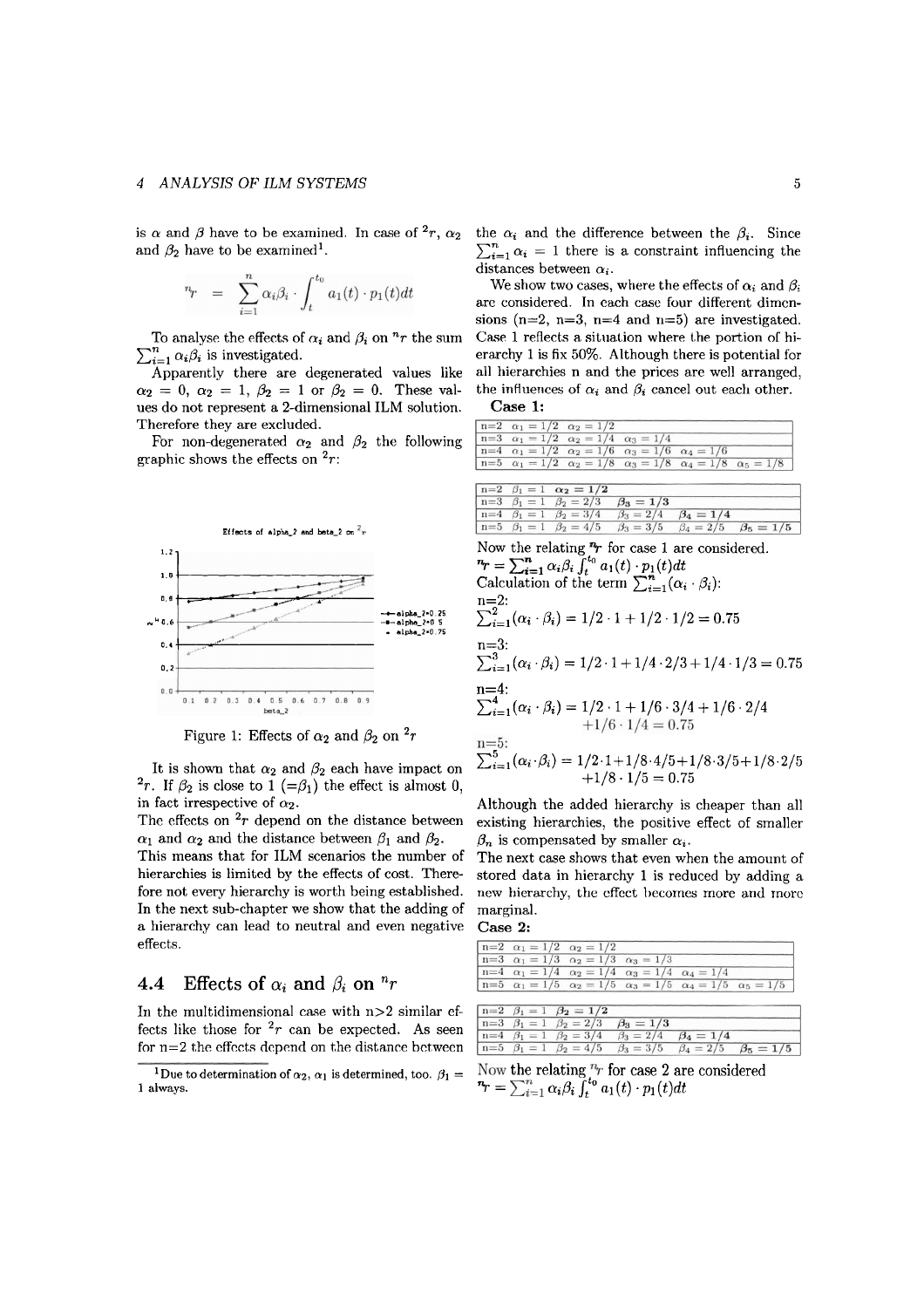Calculation of the term  $\sum_{i=1}^{n}(\alpha_i \cdot \beta_i)$ :  $n=2$ :  $\sum_{i=1}^{2} (\alpha_i \cdot \beta_i) = 1/2 \cdot 1 + 1/2 \cdot 1/2 = 0.75$  $n=3$ :  $\sum_{i=1}^{3} (\alpha_i \cdot \beta_i) = 1/3 \cdot 1 + 1/3 \cdot 2/3 + 1/3 \cdot 1/3 = 0.667$  $n=4$  $\sum_{i=1}^{n-4} (\alpha_i \cdot \beta_i) = 1/4 \cdot 1 + 1/4 \cdot 3/4 + 1/4 \cdot 2/4$ <br>+1/4 · 1/4 = 0.625 n=5:<br>  $\sum_{i=1}^{5} (\alpha_i \cdot \beta_i) = 1/5 \cdot 1 + 1/5 \cdot 4/5 + 1/5 \cdot 3/5$ <br>  $+1/5 \cdot 2/5 + 1/5 \cdot 1/5 = 0.6$ 

In case 2 each adding of a new information class creates a positive effect, of Course. But it is shown that the advantage of adding a hierarchy becomes more and more marginal (0.75 vs. 0.667 vs. 0.625 vs. 0.6).

### **Summary Cases 1 and 2:**

It is shown that  $\alpha_i$  and  $\beta_i$  are the only individually adjustable parameters in an ILM scenario. In order to get the highest gain realizing ILM scenarios they have to be determined sensitively.

Now, for a specific case we show, how decisions for ILM can be made.

# **5 Application of the multidimensional cost model**

In chapter 4 we showed that  $\alpha_i$  and  $\beta_i$  are effective factors for cost calculations and therefore for purchase decisions. The question is "How to determine these factors?". For the price factors  $\beta_i$ the answer is given by technology. The different storage technologies have different prices. The price relations are given by market analysts. The price difference between enterprise disk (FC, SCSI, FICON, ESCON2) and midrange disk (SCSI, FC) is 2.5:l. The price difference between midrange disk and low cost disk  $(S-ATA^3)$  is 3:1. The price difference between low cost disk and automated tape is  $6:1$  [7].

These are quite useful results and complete the estimations given in chapters 3.1, 3.2, **3.3.** What is missing are the potential factors  $\alpha_i$ . How many

gigabytes are needed in the different hierarchies? 1s there enough potential for ILM? To get these figures we conducted a case study in spring 2005. In the case study we investigated a database of a german DAX-30 company. The access patterns of 150,000 files were investigated. A random sample of 1,000 files was taken and all accesses were logged. The logging of all accesses since creation of each file provided the following results [12]:

There were more than 150,000 files on the system and 89 percent of them were not accessed 90 days after their creation.



Figure 2: Access Probabilities

Therefore in this case the potential factors are:  $\alpha_1 = 0.11$  and  $\sum_{i \neq 1}^{n} \alpha_i = 0.89$ .

Looking the results of the case study we consider necessary to create an ILM concept, because 89 percent of the files could be migrated. The question is "How many hierarchies?". Since currently there is one hierarchy only, the answer is 2 or 3. It is not advisable to create too much hierarchies. As we showed in chapter 4 the effects become more and more marginal. If the distinction in two hierarchies is enough, 2-dimensional ILM should be applied.

Assuming there are requirements for more than two hierarchies the potential of 0.89 has to be distributed over hierarchies **2** and 3. Let be  $\alpha_2 = 0.3$  and  $\alpha_3 = 0.59$  ( $\alpha_1 = 0.11$ ). Then a **3** dimensional-ILM solution of a 1.3 TeraByte database would, for example, look like:

**Total Volume:** 1.3 TeraBytes

**Storage hierarchy 1:** 

Enterprise Disk (FC), required capacity: 143 GB **Storage hierarchy** 2: Low Cost Disk (S-ATA)

required capacity: 390 GB

**Storage hierarchy** 3:

**<sup>2</sup>Fibre Channel, Small Computer System Interface, Fiber Connectivity, Enterprise Systems Connection** 

**<sup>3</sup>Serial Advanced Technology Attachment**